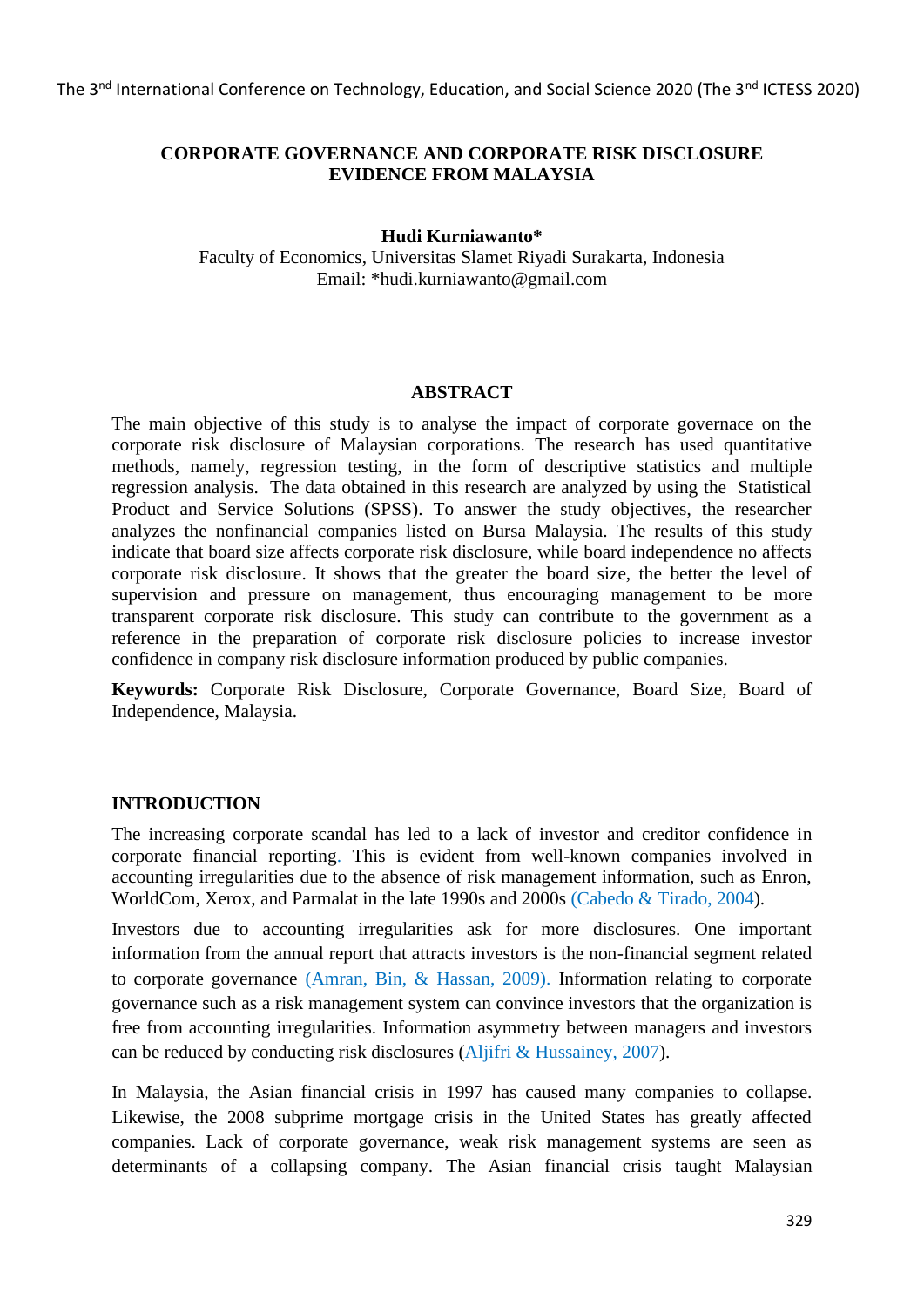companies valuable lessons, especially in improving the governance and reporting of their company's risks. In response to the Asian financial crisis, the Malaysian government established the Malaysian Code of Corporate Governance (MCCG) in 2000 MCCG's goal is to establish principles and best practices as a guide for companies to carry out their operations in achieving an optimal governance framework including reporting risk.

MCCG and the list of requirements, however, cannot enforce companies to provide good risk management systems in organizations. Interaction of external parties that is independent of management seems to be an important element in monitoring the risk management system and the level of disclosure. Based on agency theory, the presence of an independent board of commissioners is expected to monitor management and protect the interests of shareholders (Fama & Jensen, 1983).

Empirically, the influence of corporate governance such as board size and the proportion of independent board on corporate risk disclosure varies. Studies (Beasley, Clune, & Hermanson (2005), Elzahar & Hussainey (2012) find no effect of board size on corporate risk disclosure, then Abraham & Cox (2007), Lajili (2009), find the relationship between these two variables. Studies Lopes & Rodrigues (2007), Elzahar & Hussainey (2012) find that there is no relationship between the proportion of independent member and corporate risk disclosure, while other studies find that there is a relationship between the two (Abraham & Cox, 2007); (Lajili, 2009);(Olveira, Rodrigues, & Craight, 2011); (Probohudono, Tower, & Rusmin, 2013).

Research on corporate risk disclosure using a weighted index based on the importance of each item on voluntary risk disclosure by considering the views of academics, external audits and audit committees associated with Board of Commissioners variables in non-financial companies so far have not been found by the author. The difference between this research and previous research is that this research uses the risk disclosure of the company weighted index. The preparation of the corporate risk disclosure index in this study considers the views of academics, external audits and audit committees to determine the weighted importance of each voluntary risk disclosure item

Based on the description of the background mentioned above, the purpose of this study is to examine whether corporate risk disclosure is influenced by CG. The main question of this study is whether the CG mechanism represented by board size and proportion of independent board members affect the corporate risk disclosures.

## **LITERATURE REVIEW**

The Agency theory, according to (Jensen & Meckling, 1976) states that the agency relationship occurs when the principal gives the task to the second party or agency to conduct the duties based on the principal interest. This transfer of tasks will cover the transfer of authority to take decisions. Problems will arise when principals and agents maximize their respective interests, so there is a big possibility that agents will not always act on the interests of principals, the differences in interests between principals and agents will cause agency problems (Jensen & Meckling, 1976).

The implementation of good CG is a mechanism to minimize these costs (Judge, Naoumova, & Koutzevol, 2003). This method may increase the harmony between principal and agent (Conyon & Schwalbach, 2000). Cheung & Chan (2005) also explain that the ultimate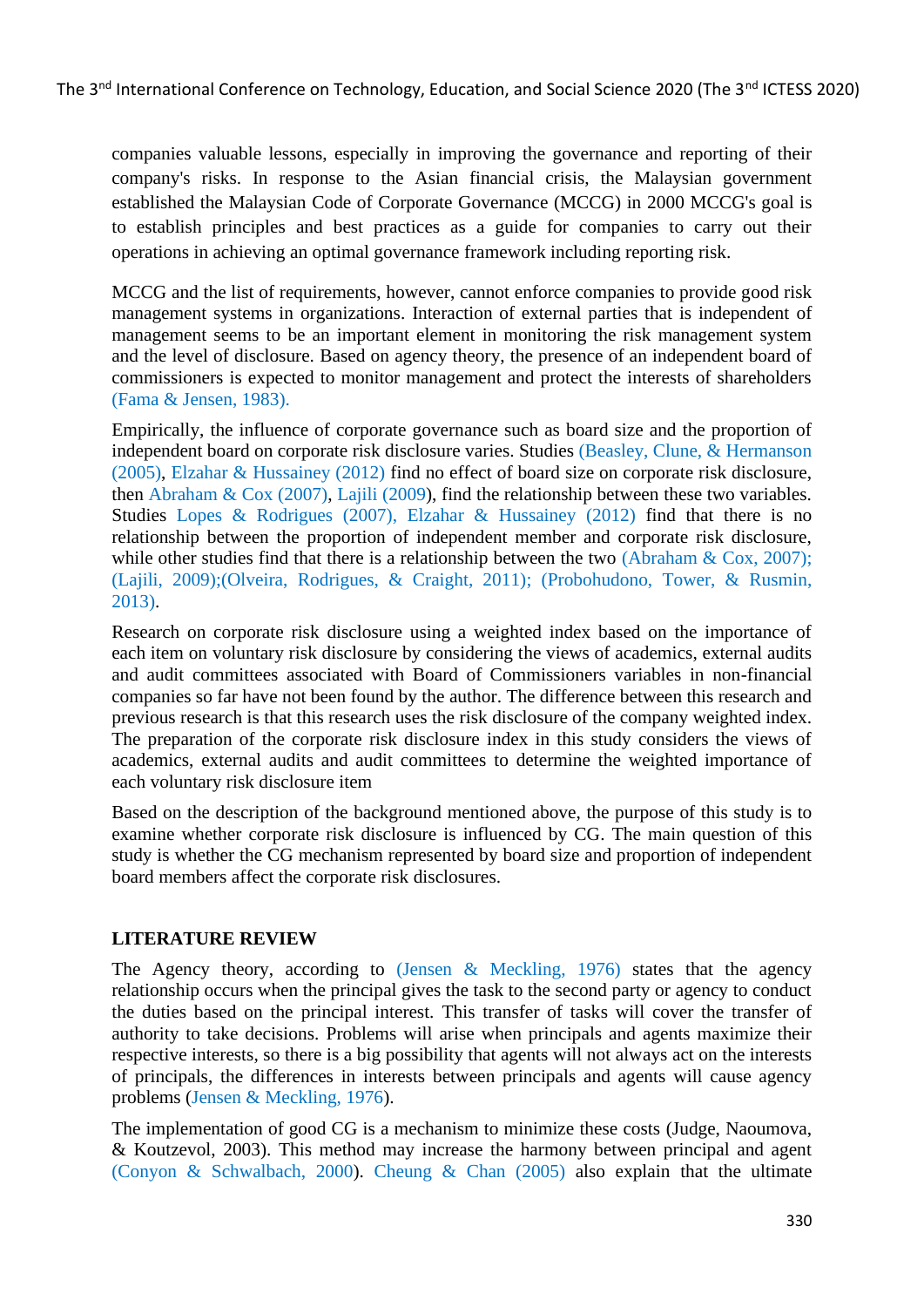objective of CG is to monitor management decision-making to ensure that it is in line with shareholder interests and to motivate managerial behavior that increases shareholder value.

According to the agency theory, the larger Board of Directors combines various business expertise that provides a more effective board supervisory role, so it will disclose more risk information in the company's annual report (Singh, Mathur, & Gleason, 2004). The large size of the board is more effective in its controlling role so that it can increase corporate risk disclosure (Elzahar & Hussainey, 2012).

The results of previous studies on the effect of board size on risk disclosure present diverse findings. Beasley et al., (2005) and Elzahar & Hussainey (2012) find there is no effect of board size on risk disclosure. Abraham & Cox (2007) and Lajili (2009) find a positive relationship between the two variables. Based on the explanation above, we proposed the following hypothesis

H1: The board size has a positive influence on corporate risk disclosure.

Based on the agency theory, the monitoring function of the Board of Commissioners is to make sure that management will conform to the stockholder's interest. The Independent Commissioner is a commissioner who does not have any relationship in financial, managerial, shareholding, and family field with other commissioners, directors, controlling shareholders, and other relationships which could affect its ability to act independently (Zulfikar, May, Suhardjanto, & Agustiningsih, 2017). Independent commissioner is expected to provide independent advice for commissioners appointed by the company. The larger the proportion of independent commissioner is expected to increase the effectiveness of controlling role so that it can influence the quality of the accounting reporting and increase corporate risk disclosures (Fama & Jensen, 1983).

The results of previous studies on the influence of independent members proportion in the board on risk disclosure are diverse. Research conducted Lopes & Rodrigues (2007), Elzahar & Hussainey (2012) find that there is no effect on both of two variables, while the others find a positive significant effect(Abraham & Cox, 2007);(Lajili, 2009); (Olveira et al., 2011); (Probohudono et al., 2013). Based on the explanation above, it can be developed hypotheses as follows:

H2: The proportion of independent board positive influences on corporate risk disclosure

## **METHODOLOGY**

This research is a kind of causal research, which aims to test a hypothesis about the influence of one or several independent variables on the dependent variable. The hypothesis proposed in the research is tested using quantitative research methods, namely conducting regression testing in the form of descriptive statistics and multiple regression analysis. The data obtained in this research will be processed using Statistical Product and Service Solutions (SPSS). To perform the test, it is necessary to explain the measurement of the variables used in the research, namely corporate risk disclosure, the board size, independent board, and firm size.

#### **Corporate Risk Disclosure**.

Corporate risk disclosure is measured using a corporate risk disclosure weighted index (CRDWI), developed from Linsley & Shrives (2006); Vandemaele, Vergauwen, & Michiels (2009), (Amran et al., 2009), (Miihkinen, 2012), Mokhtar & Mellett (2013), (Ismail &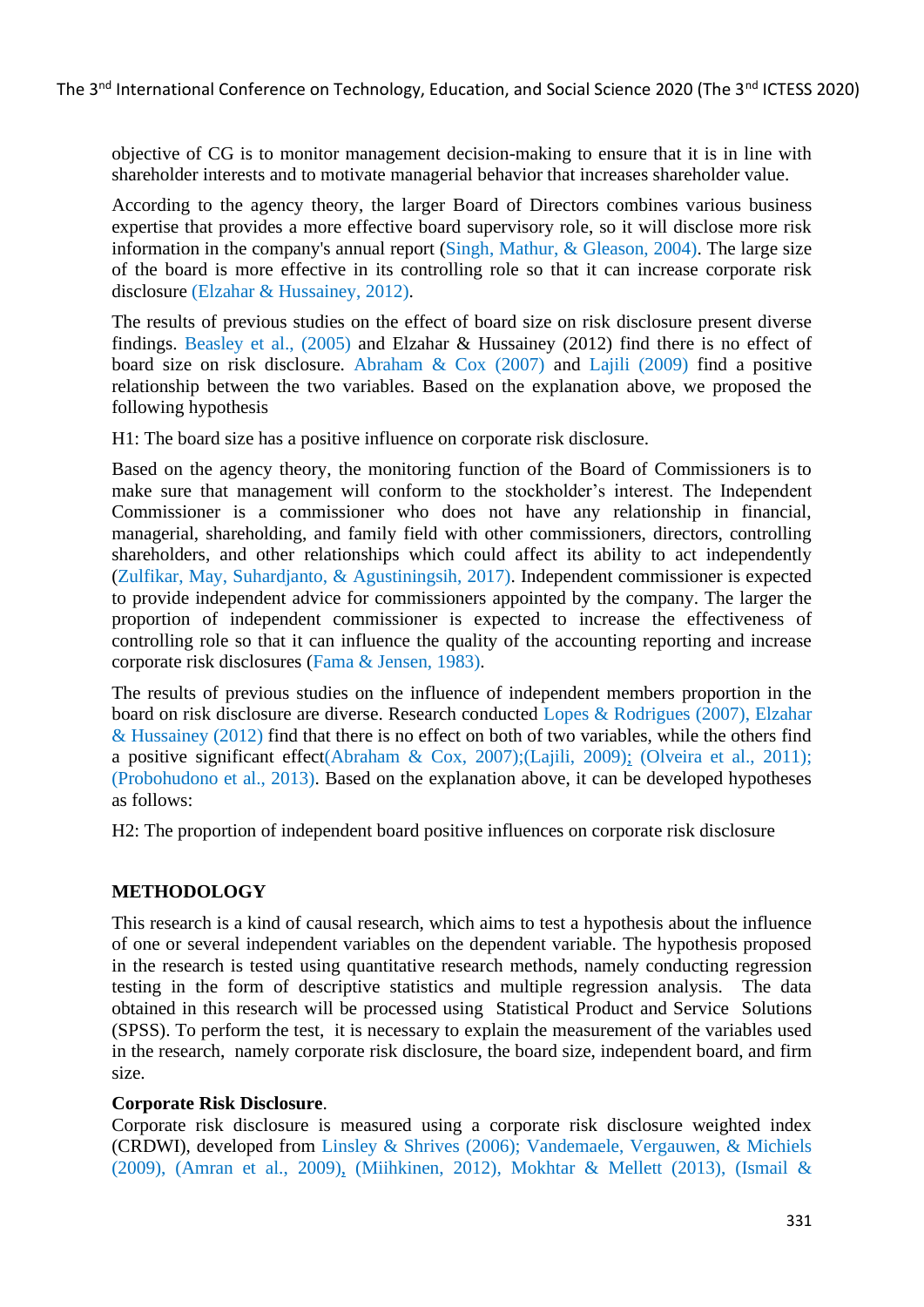Rahman, 2013), risks are divided into six parts, namely: financial risk, operations risk, empowerment risk, technology risk, integrity risk, and strategic risk.



**Figure 1**. Framework

Financial risk is the risk associated with corporate financial instruments such as commodity risk. Operational risks are related to customer satisfaction, product development, efficiency and performance, resources, obsolescence and shrinkage, product and service failures, environment, health and safety, brand name erosion. Empowerment risk is related to leadership and management, outsourcing, performance incentives, change readiness, communications. Technology risks relate to integrity, access, availability, and infrastructure. Integrity risk is related to management and employee fraud, illegal acts, and reputation. Whereas strategic risk is related to environmental scan, industry, business portfolio, competitors, pricing, valuation, planning, life cycle, performance measurement, regulatory, sovereign and political.

In CRDWI 33 the criteria cover all dimensions. If a company discloses risks based on these criteria, a score of 1 (one) will be given. Whereas if not, then given a score of 0 (zero). The measurement is done by counting the number of items disclosed by the company in its annual report multiplied by the weight of each item of risk disclosure divided by the total number of disclosure items. Measurement variables can be formulated as follows(Cooke, 1992).

CRDWI = Numbers CRD items that disclosed Total CRD items should be disclosed

information: CRDWI = Corporate Risk Disclosure Weighted Index

#### **Board Size.**

In this study, board size is measured by the total of the board of commissioner members (Ntim, Lindop, & Thomas, 2013).

#### **Board Independence**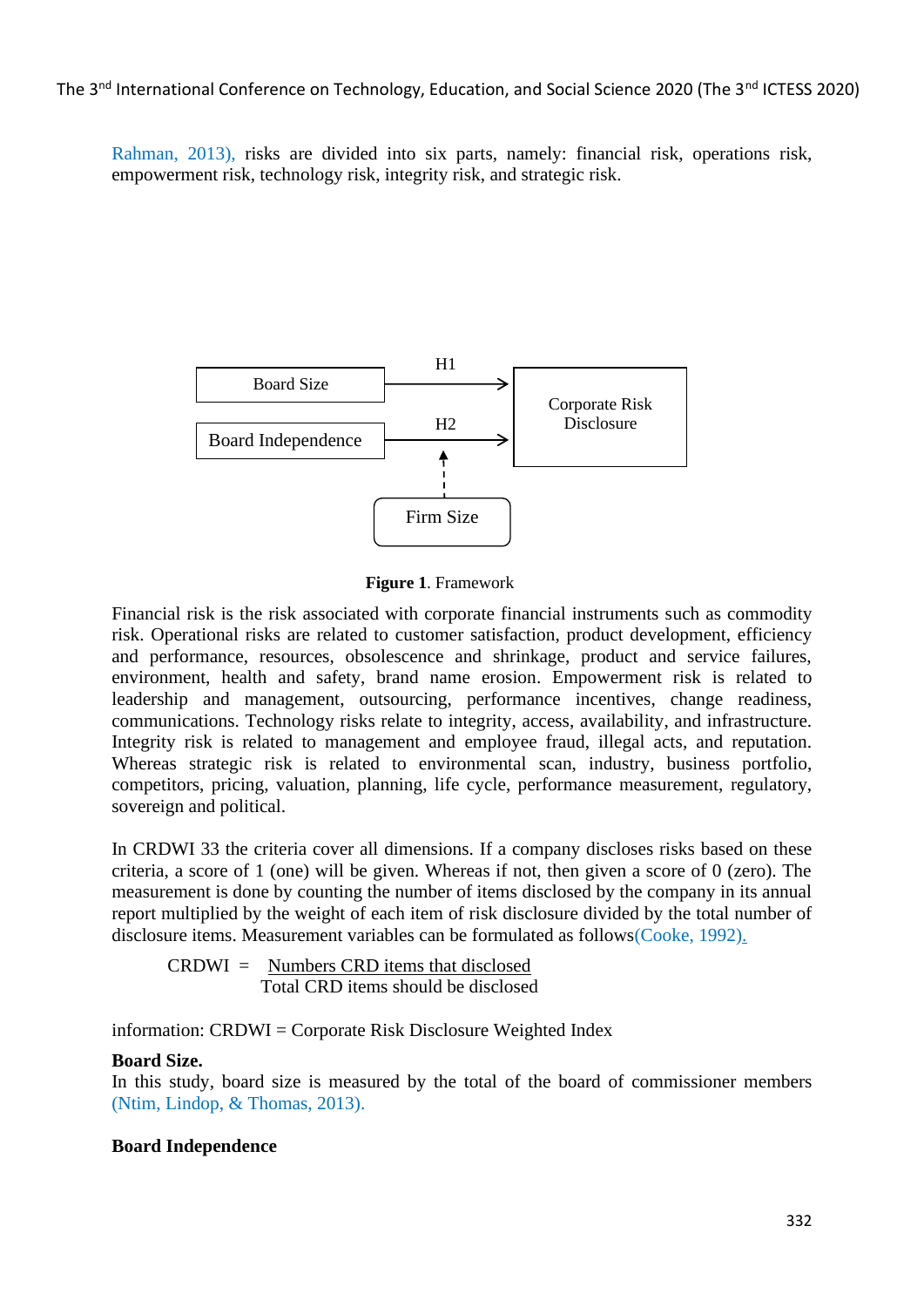Board Independence is measured by the proportion of independent commissioners to the total board of commissioner members (Abeysekera, 2010). Board Independence can be calculated by the following formula:

Board Independence = Proportion of Independent commissioner Total board of commissioner members

## **Firm Size**

The control variable used in this study is firm size, measured by total assets (Beretta  $\&$ Bozzolan, 2004); (Lajili & Zeghal, 2005); (Linsley & Shrives, 2006). According to agency theory, large companies need to disclose more information to different users, which leads to a reduction in agency costs, and to reduce information asymmetry (Watts & Zimmerman, 1983).

Firm  $Size = Ln (Total Assets)$ 

## **Population and Sample Research**

The population studied in this study is non-financial companies listed in the Bursa Malaysia 2013-2017. Samples are selected using purposive sampling with the criteria: 1) a nonfinancial company listed on the Bursa Malaysia 2013-2017. 2) Companies that publish financial statements and annual reports for 2013-2017. 3) The company has complete data regarding the size of the board of directors and independent directors. Based on these criteria, we obtained a total sample of 200 annual reports.

## **Data Collection**

In this study, the required data is obtained by using archive data collection techniques, namely using documents or secondary data. Data on financial and non-financial statements are obtained from the website of the Bursa Malaysia and the company website, which became the object of research. Additionally, the theoretical data on the issues raised in the research is obtained from literature books, journals, and research results related to the problems discussed in this study.

## **DISCUSSION**

## **Descriptive Statistics Analysis Results**

The variables used in this study are corporate risk disclosure measured by CRDWI, board size measured by the total of the board of commissioner members, board Independence measured by the proportion of independent commissioner to total board of commissioner members, and firm size measured by Ln (Total Asset).

In the testing hypothesis, Corporate Risk Disclosure (CRD) is used as a dependent variable, Board Size (BOARD SIZE), Board Independence (BOARDINDEP) as an independent variable, and firm size as a control variable. The results of descriptive statistical analysis can be seen in Table 1 for the model used in the testing hypothesis.

# **Table 1: Result of Descriptive Statistics Analysis Model**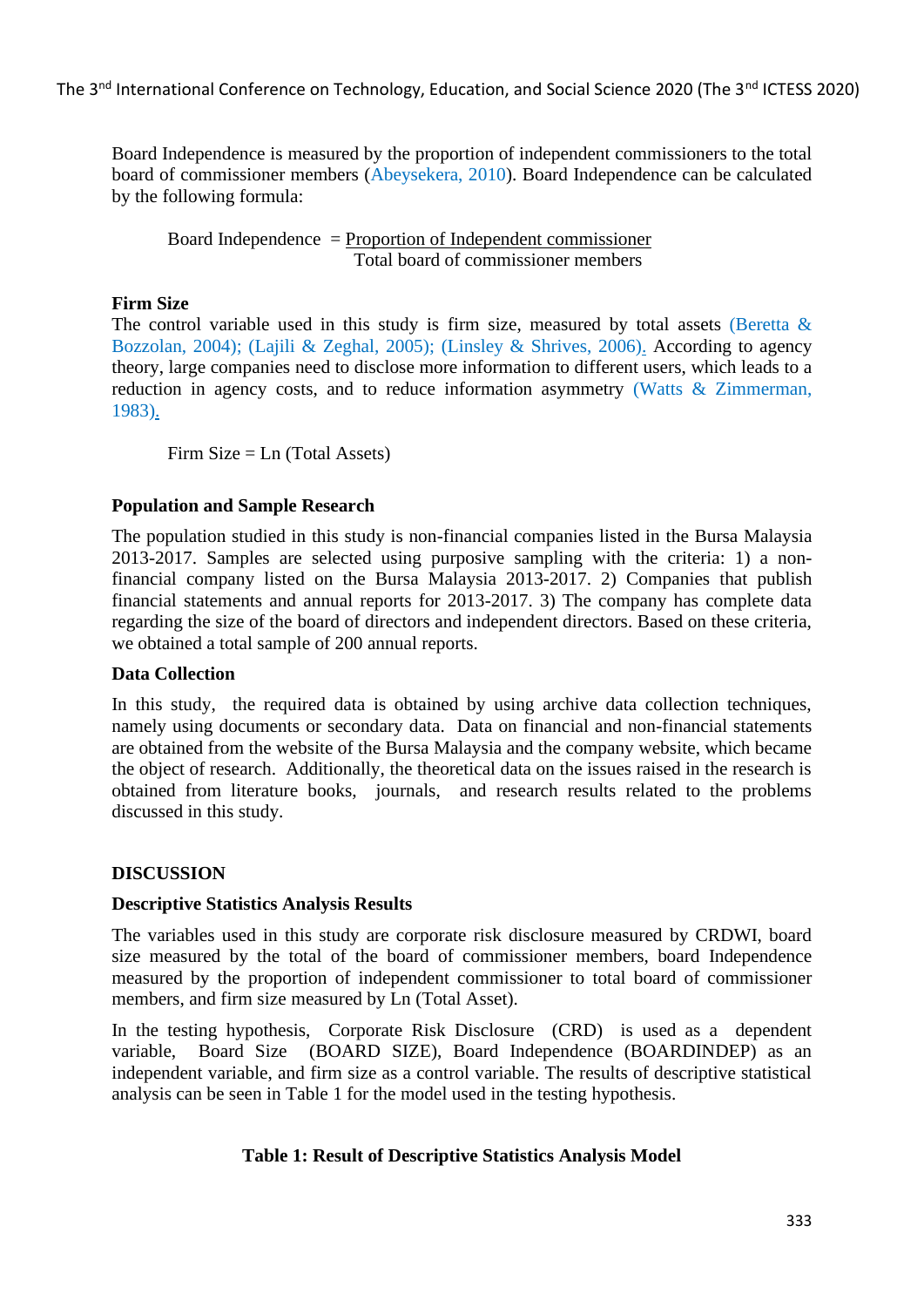| Variables                 | N   | Minimum | Maximum    | Mean      | <b>Std. Deviation</b> |
|---------------------------|-----|---------|------------|-----------|-----------------------|
| Board size                | 200 | 2.0000  | 12.0000    | 5.5800    | 2.3500                |
| Board independence        | 200 | 0.2500  | 1.0000     | 0.6823    | 0.2209                |
| Firm size                 | 200 | 98.62   | 367,601.59 | 24,838.12 | 55,707.81             |
| Corporate risk disclosure | 200 | 0.3070  | 0.7144     | 0.4810    | 0.1228                |
| Valid N (listwise)        | 200 |         |            |           |                       |

Source: Processed SPSS Data

## **Linear Regression Model**

This study uses the model of regression analysis: Model test to see whether there is the influence of independent variable (board size, board independence) to the dependent variable (Corporate Risk Disclosure) with firm size as a control variable. Table 2 below shows the results of multiple regression analyses in the model of this study.

| Variables                | Coefficient |            | p-value |
|--------------------------|-------------|------------|---------|
| (Constant)               | $-5.120$    | $-1.503$   | 0.135   |
| <b>Board Size</b>        | 0.306       | $2.355***$ | 0.020   |
| Board Independence       | $-1.448$    | $-1.292$   | 0.198   |
| Firm size                | 0.819       | $5.291***$ | 0.000   |
| R-Square                 | 0.387       |            |         |
| <b>Adjusted R-Square</b> | 0.372       |            |         |
| F                        | 24.547      |            |         |
| Sig                      | 0.000       |            |         |

|  |  | <b>Table 2: Results of Multiple Regressions</b> |
|--|--|-------------------------------------------------|
|  |  |                                                 |

Source: Processed SPSS Data

Based on the table above test results, the regression model used in this study is as follows.

 $CRDWI = -5.120 + 0.306 BOARD SIZE - 1.448 BOARDINDER + 0.819 FIRM SIZE + e$ 

## **Effect Board Size on Corporate Risk Disclosure**

The board size ( $\rho$ -value 0.020 <0.050 and a positive coefficient of 0.306) indicates that the Board size has a significant positive effect on the corporate risk disclosure. Means hypothesis 1 is accepted. This result shows that the more the number of commissioners, the better the level of supervision and pressure on management to encourage management to be more transparent in disclosing company risks.

Dalton, Daily, Johnson, & Ellstrand (1999) state that the expertise provided by the board of commissioners is a quality service for management and companies that cannot be provided by the market. A large number of commissioners create a combination of the expertise and experience of its members to increase supervision and control of management.

The results of (Collier & Gregory, 1999) showed the greater the number of members of the board of commissioners, the control of the Chief Executive Officer (CEO) and monitoring carried out more effectively. The greater the size of the Board of Commissioners, the better the ability to protect the interests of stakeholders. When associated with disclosure, the board of commissioners with a large size has greater power to pressure management to disclose more information about the company, including disclosure of enterprise risk management. The results of this study are consistent with Singh et al., (2004), Elzahar & Hussainey (2012).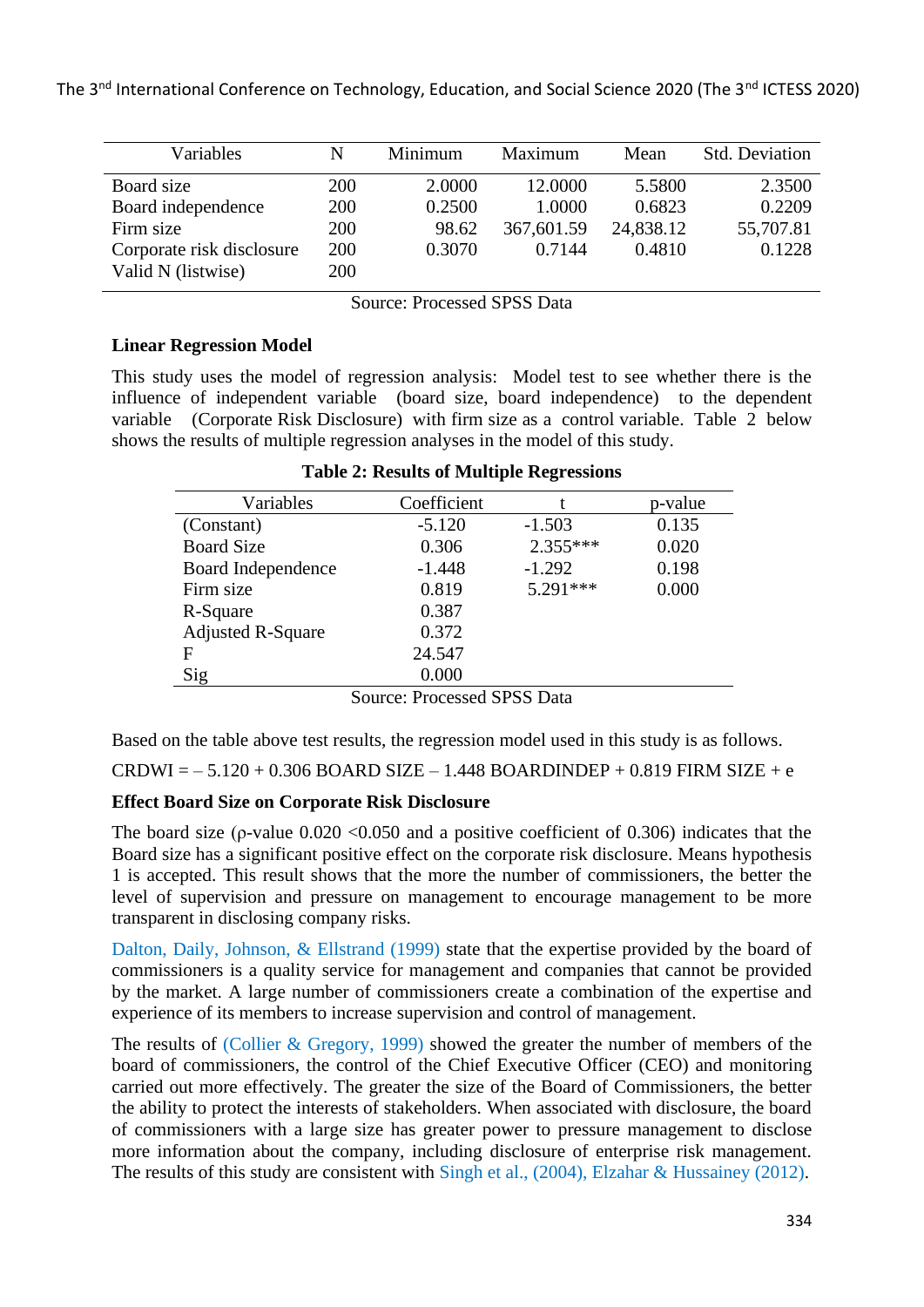## **Effect Board Independence on Corporate Risk Disclosure**

Board Independence (ρ-value 0.198> 0.050) shows that board independence has no significant effect on corporate risk disclosure meaning hypothesis 2 is rejected. This indicates that the commissioners do not understand and carry out their duties as an independent party in overseeing, directing and evaluating the implementation of corporate governance and corporate strategic policies so that the role of the independent commissioner in non-financial companies in Malaysia has not functioned as it should. The results of this study are consistent with the results of research by Ho & Wong (2001); (Haniffa & Cooke, 2002) where the independent commissioner's projection does not affect the company's risk disclosure.

The average proportion of Independent Commissioners in Malaysia has reached 68.23% of the entire Board of Commissioners, this condition has fulfilled the CG requirements but has not yet functioned optimally, especially concerning company risk disclosure. This indicates that the independent commissioners have not performed their duties properly as a CG mechanism in emphasizing the transparency of company information. This could occur due to several possibilities including the lack of knowledge and concern of the independent commissioner regarding the company's risk disclosure responsibilities.

#### **Control Variables**

In this study, there are control variables namely firm size. Firm size (p-value  $0.000 < 0.050$ ) and positive coefficient 0.819) reflects that firm size has a significant effect on corporate risk disclosure and a positive coefficient indicates that firm size has a significant positive effect on corporate risk disclosure. These results indicate that large companies have a greater ability to implement corporate risk disclosures because of their large resources. The results of this study are consistent with Beasley et al., (2005) show that firm size is associated with a greater degree of risk disclosure adoption.

## **CONCLUSIONS**

From the research results obtained, it can be concluded that the Board size influences corporate risk disclosure in Malaysia. This result shows that the more the number of commissioners, the better the level of supervision and pressure on management to encourage management to be more transparent in disclosing company risks.

Board independence does not affect corporate risk disclosure in Malaysia. This indicates that the commissioners do not understand and carry out their duties as an independent party in overseeing, directing and evaluating the implementation of corporate governance and corporate strategic policies so that the role of the independent commissioner in non-financial companies in Malaysia has not functioned as it should.

Firm size control variable influences company risk disclosure in Malaysia. These results indicate that large companies have a greater ability to implement corporate risk disclosures because of their large resources.

As a limitation of this research, This study has used board structure as one of the essential governance mechanisms. Future research may consider other mechanisms like ownership structure.

## **REFERENCES**

Abeysekera, I. (2010). The influence of board size on intellectual capital disclosure by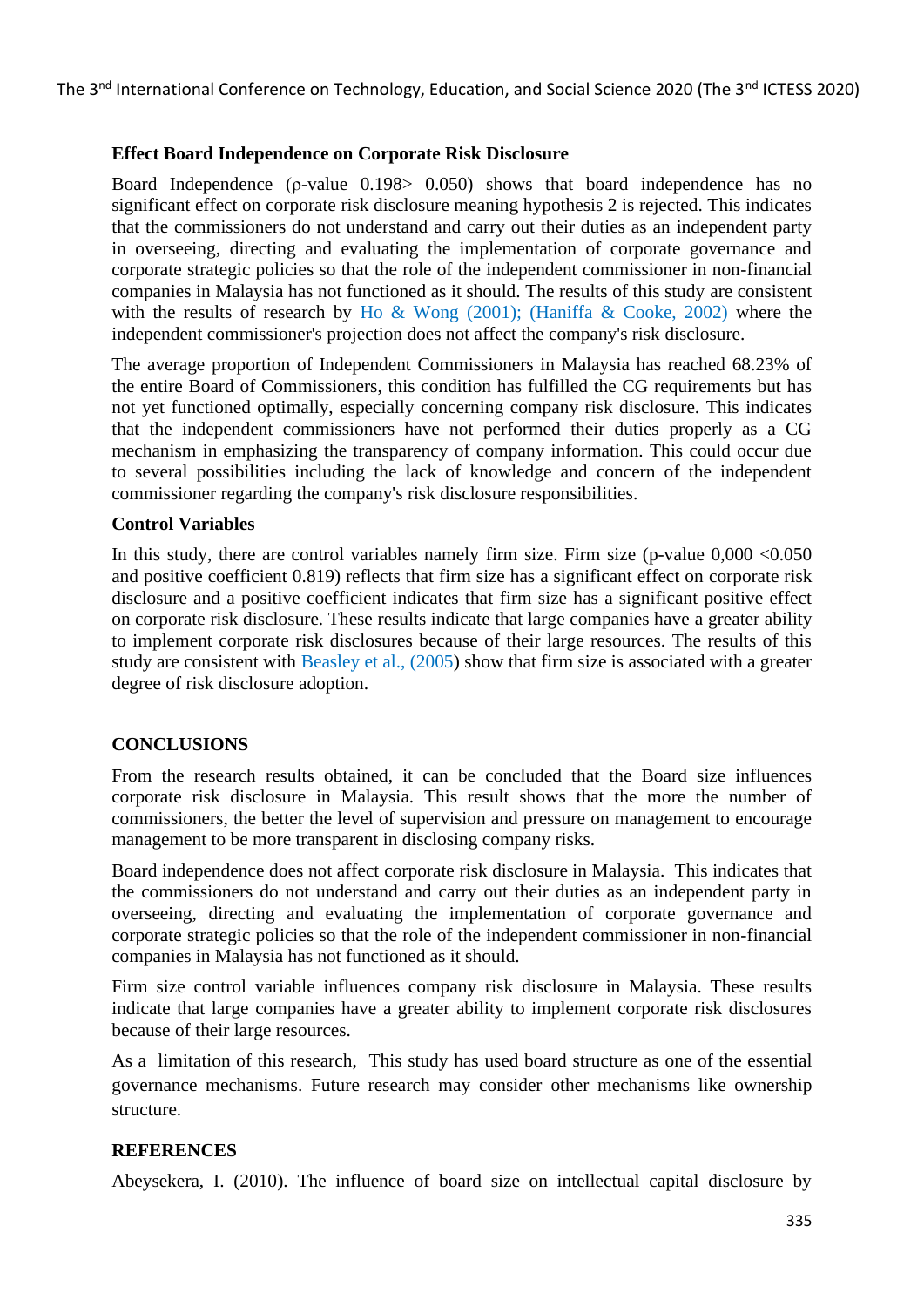Kenyan listed firms. *Journal of Intellectual Capital*, *11*(4), 504–518. https://doi.org/10.1108/14691931011085650

- Abraham, S., & Cox, P. (2007). Analyzing the determinants of narrative risk information in UK FTSE 100 annual reports. *British Accounting Review*, *39*(3), 227–248. https://doi.org/10.1016/j.bar.2007.06.002
- Aljifri, K., & Hussainey, K. (2007). The determinants of forward-looking information in annual reports of UAE companies. *Managerial Auditing Journal*, *22*(9), 881–894. https://doi.org/10.1108/02686900710829390
- Amran, A., Bin, A. M. R., & Hassan, B. C. H. M. (2009). Risk reporting: An exploratory study on risk management disclosure in Malaysian annual reports. *Managerial Auditing Journal*, *24*(1), 39–57. https://doi.org/10.1108/02686900910919893
- Beasley, M. S., Clune, R. N., & Hermanson, D. R. (2005). Enterprise risk management: An empirical analysis of factors associated with the extent of implementation. *Journal of Accounting and Public Policy*, *24*(6), 521–531. https://doi.org/10.1016/j.jaccpubpol.2005.10.001
- Beretta, S., & Bozzolan, S. (2004). A framework for the analysis of firm risk communication. *International Journal of Accounting*, *39*(3), 265–288. https://doi.org/10.1016/j.intacc.2004.06.006
- Cabedo, J. D., & Tirado, J. M. (2004). The disclosure of risk in financial statements. *Accounting Forum*, *28*(2), 181–200. https://doi.org/10.1016/j.accfor.2003.10.002
- Cheung, S. Y. L., & Chan, B. Y. (2005). Corporate governance in Asia. *Corporate Governance in Asia*, *11*(2), 1–335. https://doi.org/10.4324/9780203461723
- Collier, P., & Gregory, A. (1999). Audit committee activity and agency costs. *Journal of Accounting and Public Policy*, *18*(4–5), 311–332. https://doi.org/10.1016/S0278- 4254(99)00015-0
- Conyon, M. J., & Schwalbach, J. (2000). Executive Compensation: Evidence from the UK and Germany. *Long Range Planning*, *33*(4), 504–526. https://doi.org/10.1016/s0024- 6301(00)00052-2
- Cooke, T. E. (1992). The Impact of Size, Stock Market Listing and Industry Type on Disclosure in the Annual Reports of Japanese Listed Corporations. *Accounting and Business Research*, *22*(87), 229–237. https://doi.org/10.1080/00014788.1992.9729440
- Dalton, D. R., Daily, C. M., Johnson, J. L., & Ellstrand, A. E. (1999). The number of directors and financial performance: A meta-analysis. *Academy of Management Journal*, *42*(6), 674–686. https://doi.org/10.2307/256988
- Elzahar, H., & Hussainey, K. (2012). Determinants of narrative risk disclosures in UK interim reports. *Journal of Risk Finance*, *13*(2), 133–147. https://doi.org/10.1108/15265941211203189
- Fama, E. F., & Jensen, M. C. (1983). Separation of ownership and control. *Journal of Law & Economics*, *26*(4), 9–15.
- Haniffa, R. M., & Cooke, T. E. (2002). Culture, corporate governance, and disclosure in Malaysian corporations. *Abacus*, *38*(3), 317–349. https://doi.org/10.1111/1467- 6281.00112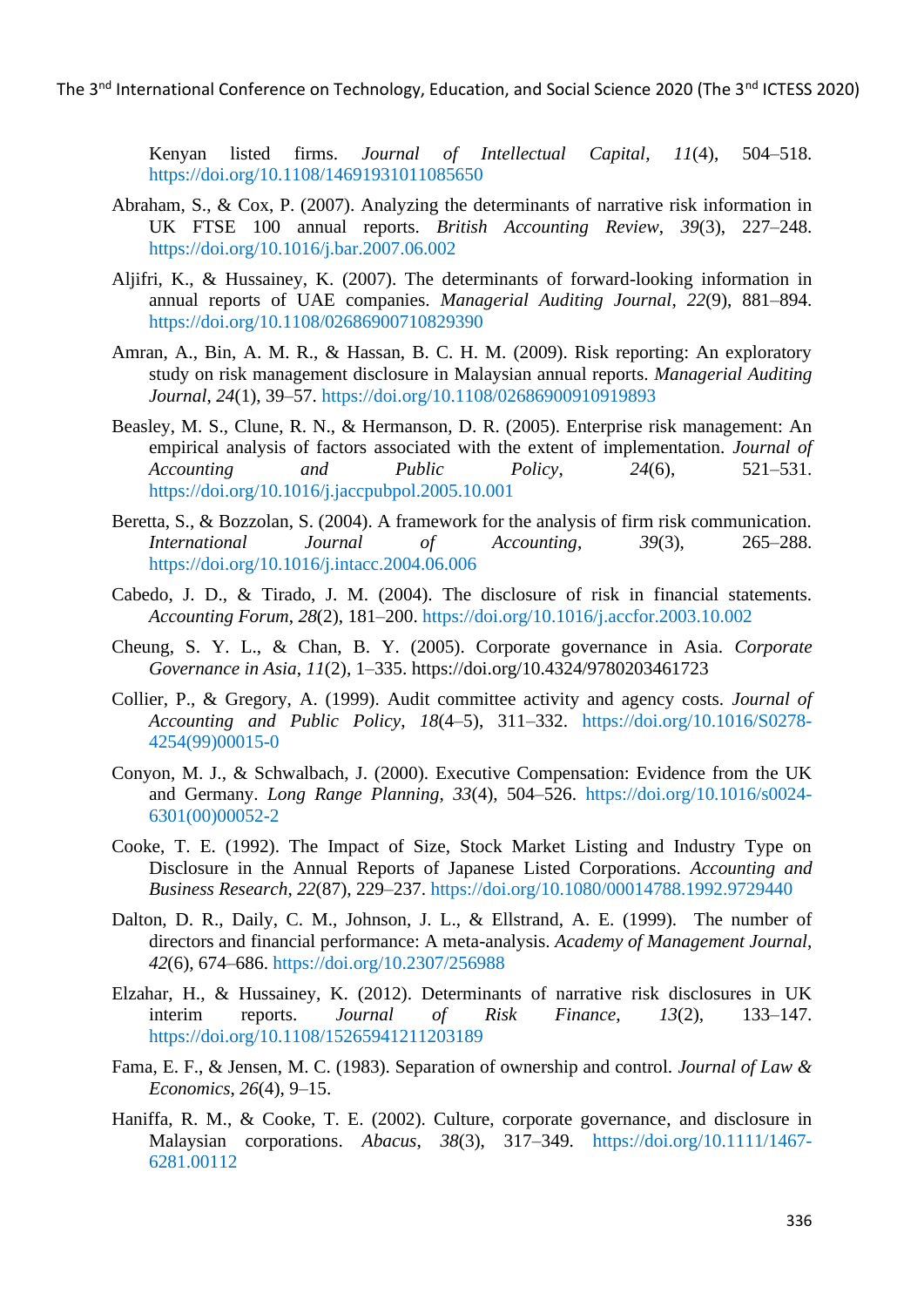- Ho, S. S. M., & Wong, K. S. (2001). A study of the relationship between corporate governance structures and the extent of voluntary disclosure. *Journal of International Accounting, Auditing, and Taxation*, *10*(2), 139–156. https://doi.org/10.1016/S1061- 9518(01)00041-6
- Ismail, R., & Rahman, R. A. (2013). Risk management disclosure in Malaysian public listed companies. *Journal of Business Administration and Management Sciences Research*, *2*(7), 172–177.
- Jensen, M. C., & Meckling, W. H. (1976). Theory of the firm: Managerial behavior, agency costs, and ownership structure. *Journal of Financial Economics*, *3*(4), 305–360. https://doi.org/10.1017/CBO9780511817410.023
- Judge, W. Q., Naoumova, I., & Koutzevol, N. (2003). Corporate governance and firm performance in Russia: An empirical study. *Journal of World Business*, *38*(4), 385–396. https://doi.org/10.1016/j.jwb.2003.08.023
- Lajili, K. (2009). Corporate Risk Disclosure and Corporate Governance. *Journal of Risk and Financial Management*, *2*(1), 94–117. https://doi.org/10.3390/jrfm2010094
- Lajili, & Zeghal. (2005). A Content Analysis of Risk Management Disclosures in Canadian Annual Reports. *Canadian Journal of Administrative Sciences*, *22*(2), 1215–142. https://doi.org/http://dx.doi.org/10.1108/17506200710779521
- Linsley, P. M., & Shrives, P. J. (2006). Risk reporting: A study of risk disclosures in the annual reports of UK companies. *British Accounting Review*, *38*(4), 387–404. https://doi.org/10.1016/j.bar.2006.05.002
- Lopes, P. T., & Rodrigues, L. L. (2007). Accounting for financial instruments: An analysis of the determinants of disclosure in the Portuguese stock exchange. *International Journal of Accounting*, *42*(1), 25–56. https://doi.org/10.1016/j.intacc.2006.12.002
- Miihkinen, A. (2012). What Drives Quality of Firm Risk Disclosure?. The Impact of a National Disclosure Standard and Reporting Incentives under IFRS. *International Journal of Accounting*, *47*(4), 437–468. https://doi.org/10.1016/j.intacc.2012.10.005
- Mokhtar, E. S., & Mellett, H. (2013). Competition, corporate governance, ownership structure, and risk reporting. *Managerial Auditing Journal*, *28*(9), 838–865. https://doi.org/10.1108/MAJ-11-2012-0776
- Ntim, C. G., Lindop, S., & Thomas, D. A. (2013). Corporate governance and risk reporting in South Africa: A study of corporate risk disclosures in the pre- and post-2007/2008 global financial crisis periods. *International Review of Financial Analysis*, *30*, 363–383. https://doi.org/10.1016/j.irfa.2013.07.001
- Olveira, J., Rodrigues, L. L., & Craight, R. (2011). Risk-related disclosures by non-finance companies: Portuguese practices and disclosure characteristics. *Managerial Auditing Journal*, *26*(9), 817–839. https://doi.org/10.1108/02686901111171466
- Probohudono, A. N., Tower, G., & Rusmin, R. (2013). Risk disclosure during the global financial crisis. *Social Responsibility Journal*. https://doi.org/10.1108/17471111311307859
- Singh, M., Mathur, I., & Gleason, K. C. (2004). Governance and performance implications of diversification strategies: Evidence from large U.S. firms. *Financial Review*, *39*(4), 489– 526. https://doi.org/10.1111/j.0732-8516.2004.00086.x